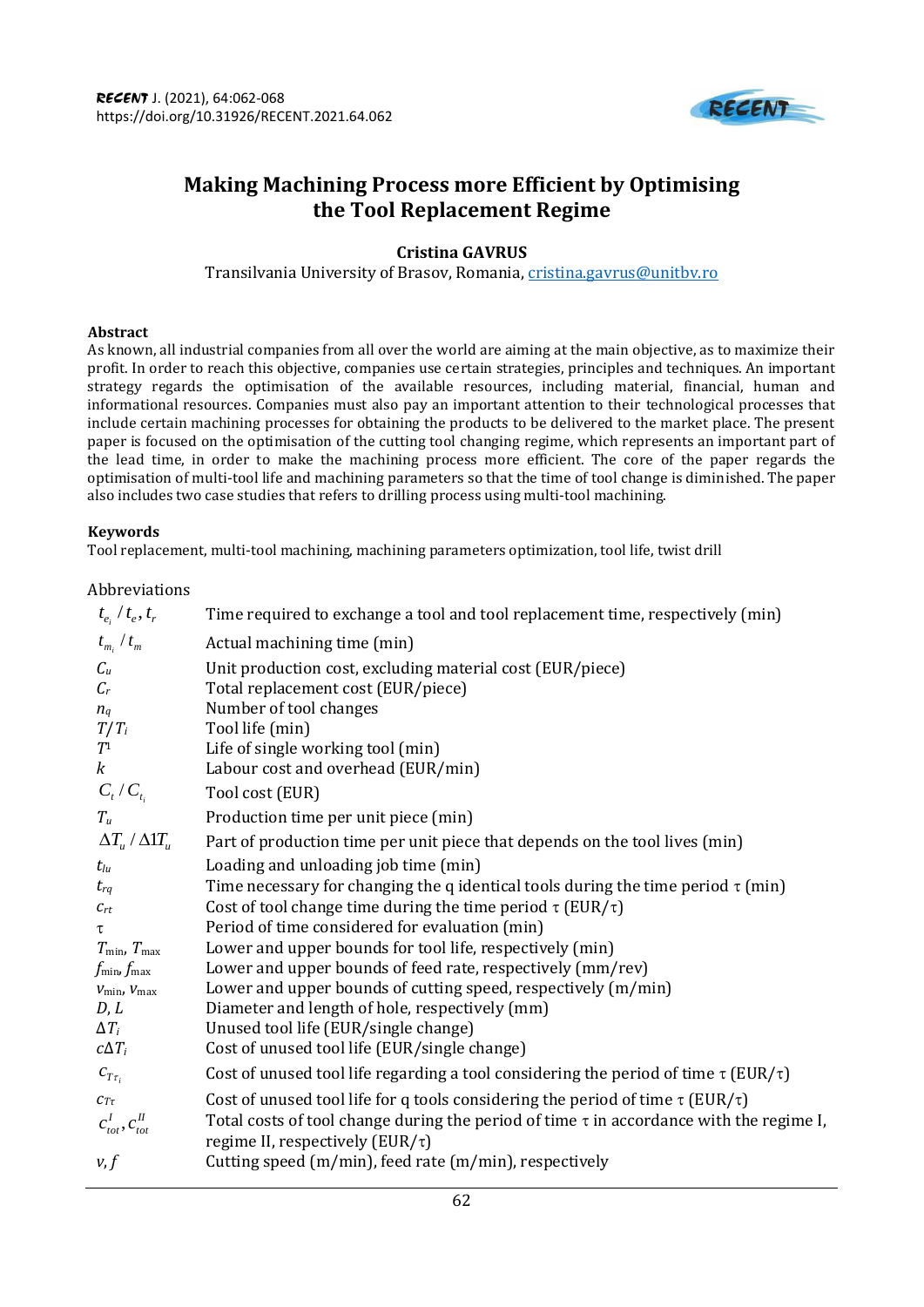| a                     | Number of tools                                                           |
|-----------------------|---------------------------------------------------------------------------|
| $C_1$ , x, y, z, m    | Constants of the tool life equation                                       |
| $C_F$ , $X_F$ , $Y_F$ | Constants of the cutting force equation                                   |
| $C_M$ , $X_M$ , $Y_M$ | Constants of the torsion moment equation                                  |
| $F_m$ , $P_m$         | Maximum allowable cutting force (N), maximum allowable cutting power (kW) |

### **1. Introduction**

Nowadays, industrial process optimisation represents a major concern for the researchers from all over the world. This is aiming at production cost minimization or productivity maximization. The cost as well as the productivity are influenced by non-productive times, where the time related to changing and setting the tools come into a significant percentage. From this reason, it is useful to find modalities to reduce this time. Obviously, machining process automation is a good solution, but not enough. A good direction where solutions must be sought is the optimisation of tool replacement regime. The issue becomes even more interesting when talking about multi-tool machining. The present paper approaches the issue of tool replacement regime in case of multi-tool machining, aiming at machining process optimisation.

#### **2. Literature Review**

The issue of reducing the tool change time is related to machining parameters optimisation. Among the first scientific approaches papers [1, 2] must be mentioned. Then, many works have approached the machining parameters optimisation. Within the mathematical models regarding machining parameters optimisation there are found the times and costs related to the tool change [3-11]. The tool replacement time [6] can be expressed as follows:

$$
t_r = t_e \cdot \frac{t_m}{T} \,. \tag{1}
$$

Considering equation (1), the cost of tool replacement time is given by:

$$
C_r = k \cdot t_e \cdot \frac{t_m}{T} \,. \tag{2}
$$

The cost of machining a piece can be expressed in the following way:

$$
C_u = t_m \cdot k + \frac{t_m}{T} \cdot t_e \cdot k + \frac{t_m}{T} \cdot C_t.
$$
 (3)

Considering the above equations, the tool life has a great influence upon the machining cost and productivity. Equation (3) becomes the objective function in the majority of methods of machining parameters optimisation. For the correct solving of the problem, the objective function must be connected to a set of constraints. The tool life *T* is most often integrated into optimisation mathematical models through the equation [3-11]:

$$
T = \frac{C_1}{v^x \cdot f^y \cdot d^z} \,. \tag{4}
$$

The values for *v*, *f* and *d* directly result and the value for *T* indirectly results, in accordance with equation (4). For a correct optimisation, the influence of tools change upon costs and productivity of machining must be considered. With a view to highlighting the importance of tool replacement regime upon the machining process efficiency, an analysis regarding multi-tool machining is presented next.

# **3. Impact of Tool Replacement Regime upon Machining Process Efficiency**

Considering that there are used q tools that simultaneously work and a period of time  $\tau$ , their replacement consumes the following non-productive time:

$$
t_{rq} = \tau \cdot \sum_{i=1}^{q} \frac{t_{e_i}}{t_{e_i} + T_i} \,. \tag{5}
$$

If all the tools are identical ( $t_{e_1} = t_{e_2} = ... = t_{e_q} = t_e$  and  $T_1 = T_2 = ... = T_q = T$ ), the non-productive time was: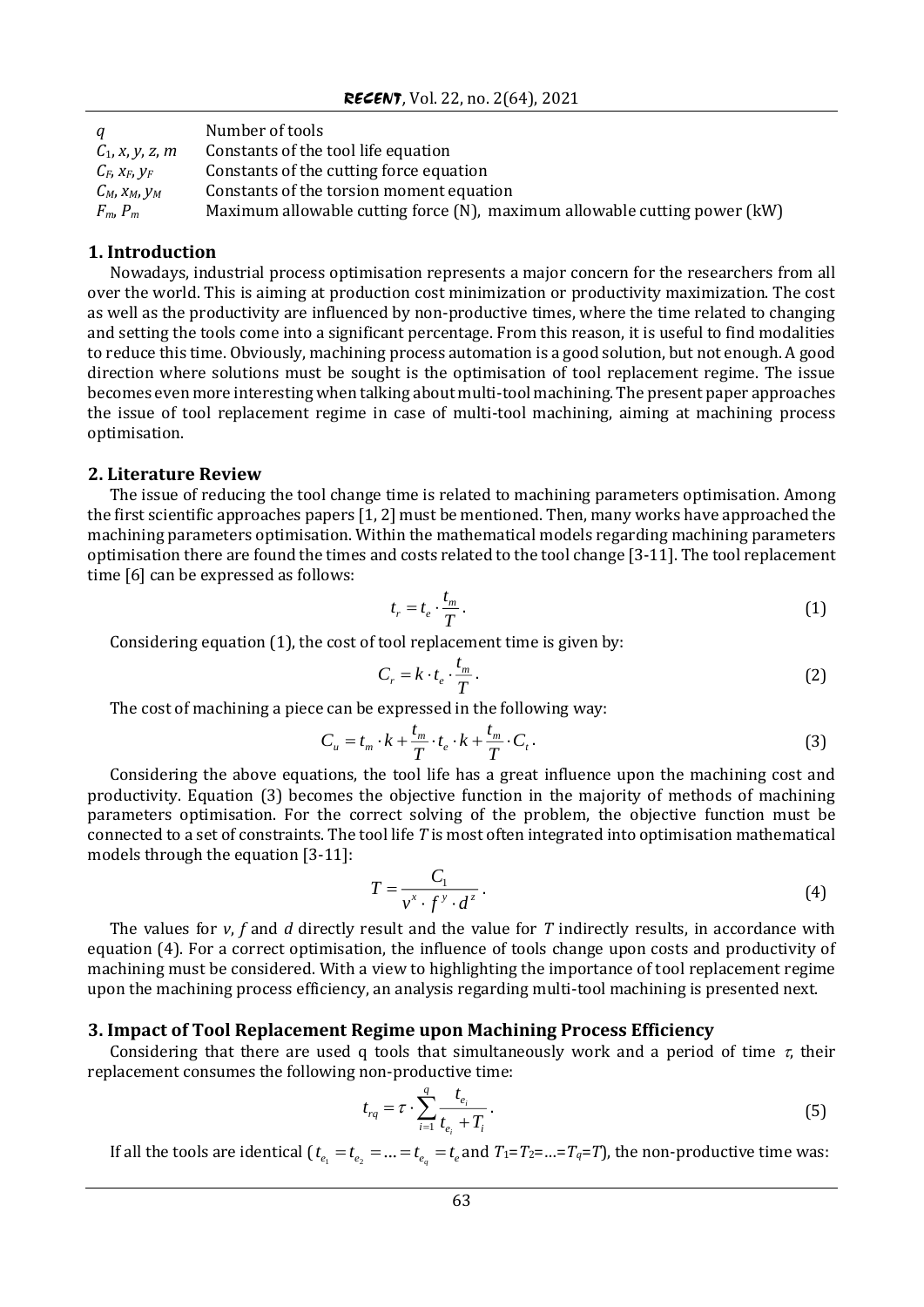$$
t_{rq} = \frac{\tau \cdot q \cdot t_e}{q \cdot t_e + T},\tag{6}
$$

and the cost related to this time was:

$$
c_{r\tau} = k \cdot t_{rq} \,. \tag{7}
$$

#### **3.1. Tool replacement regimes**

The tools can be replaced into two main modalities (replacement regimes): I - every tool is replaced after its tool life ends or II - tools are replaced by tool groups, considering the minimum tool life. In case that tools are replaced by groups, there is a certain unused tool life that generates certain costs. Considering that a tool having  $T_i$  tool life has an unused tool life  $\Delta T_i$ , the cost of this unused tool life is:

$$
c\Delta T_i = \frac{\Delta T_i \cdot C_{t_i}}{T_i}.
$$
\n(8)

The cost of unused tool life related to the period of time  $\tau$  becomes (considering  $t_{e_1} = t_{e_2} = ... = t_{e_q} = t_e$ ):

$$
c_{T\tau_i} = \frac{\tau}{q \cdot t_e + T_{\min}} \cdot \frac{\Delta T_i \cdot C_{t_i}}{T_i}; \ c_{T\tau} = \frac{\tau}{q \cdot t_e + T_{\min}} \cdot \sum_{i=1}^q \frac{\Delta T_i \cdot C_{t_i}}{T_i}.
$$
 (9)

Thus, it results that in case of the two tool replacement regimes, the total costs of tool change related to the period of time  $\tau$  are:

- for the case of regime I, the cost is:

$$
c_{tot}^I = k \cdot \tau \cdot t_e \cdot \sum_{i=1}^q \frac{1}{t_e + T_i} \tag{10}
$$

- for the case of regime II, the cost is:

$$
c_{\text{tot}}^{\text{II}} = \frac{\tau}{q \cdot t_e + T_{\text{min}}} \cdot \left( q \cdot t_e \cdot k + \sum_{i=1}^{q} \frac{\Delta T_i \cdot C_{t_i}}{T_i} \right). \tag{11}
$$

As it can be seen from the above equations, the tool life has a great influence upon the machining process efficiency. The greater the number of tools, the greater the influence.

#### **3.2. Tool life in case of multi-tool machining**

The unit production time can be modelled as the sum of the following elements [9, 10]:

$$
T_u = t_m + \sum_{i=1}^q \frac{t_{m_i}}{T_i} \cdot t_{e_i} + t_{lu} \tag{12}
$$

The paper refers only to the part that is influenced by the tool change  $(\Delta T_u)$  and it considers simultaneously machining a piece by *q* identical tools (twist drills). In this case, it can be written:

$$
t_{m_1} = t_{m_2} = \dots = t_{m_i} = \dots = t_{m_q} = t_m;
$$
\n(13)

$$
t_{e_1} = t_{e_2} = \dots = t_{e_i} = \dots = t_{e_q} = t_e ; \tag{14}
$$

$$
T_1 = T_2 = \dots = T_i = \dots = T_q = \dots T \tag{15}
$$

Using the following equation for the cutting speed [11]:

$$
v = \frac{C_v \cdot D^{z1}}{T^m \cdot f^{y1}},\tag{16}
$$

the unit production time becomes:

$$
\Delta T_u = k_0 \cdot f^{y^{1-1}} \cdot T^m + k_0 \cdot q \cdot f^{y^{1-1}} \cdot t_e \cdot T^{m-1},
$$
\n(17)

where the constant  $k_0$  is:

$$
k_0 = \frac{\pi \cdot D \cdot L}{1000 \cdot C_v \cdot D^{z^1}}.
$$
\n(18)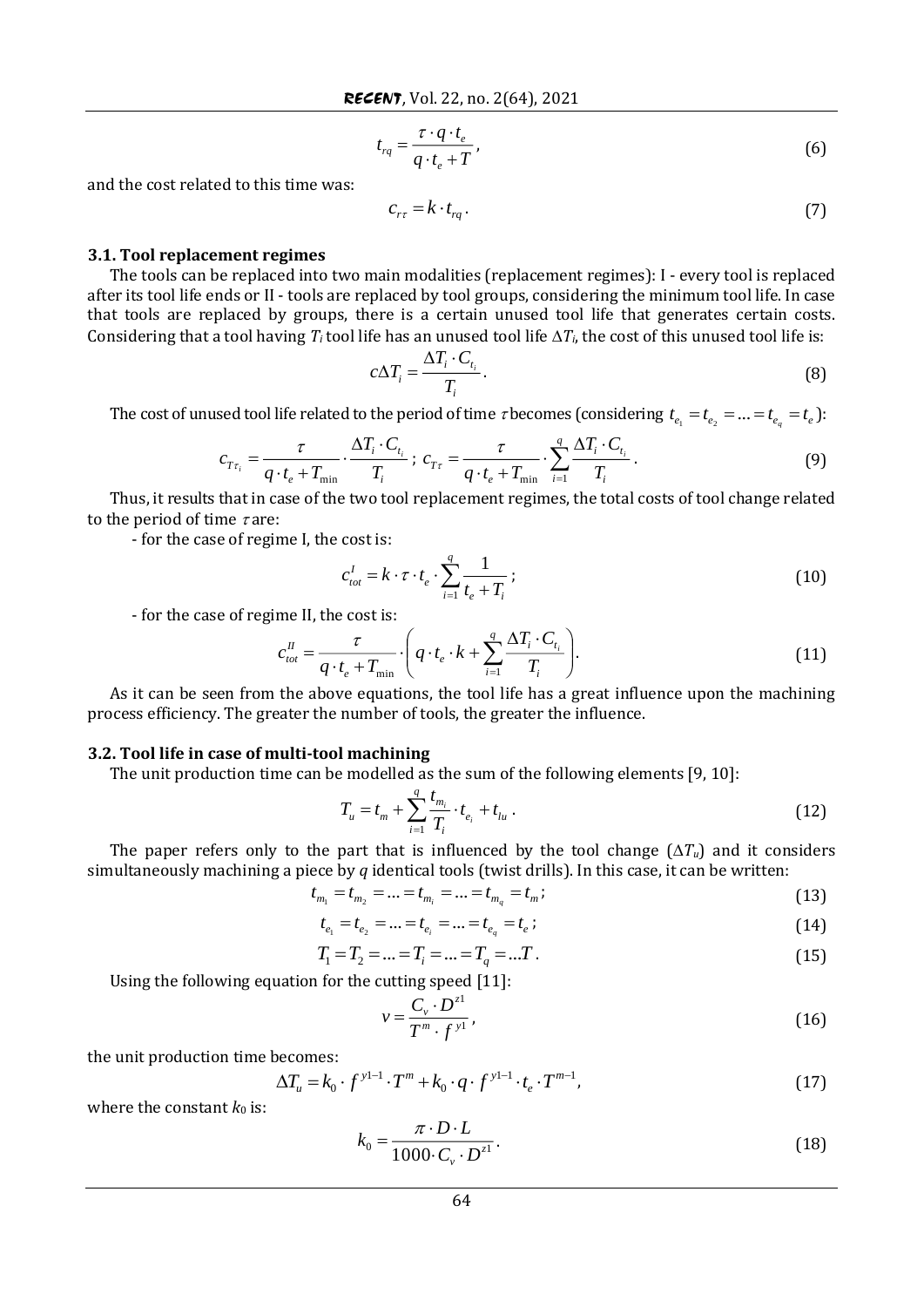Acting in the following manner:

$$
\frac{d\Delta T_u}{dT} = 0,\t\t(19)
$$

it is obtained:

$$
T = \frac{1 - m}{m} \cdot q \cdot t_e. \tag{20}
$$

Considering single-tool machining, the following equation is obtained:

$$
T^1 = \frac{1-m}{m} \cdot t_e \,,\tag{21}
$$

that highlights that between the tool life of the same tool that works once alone (*T*1) and then in a set of *q* tools (*T*) there is the following connection:

$$
T = q \cdot T^1. \tag{22}
$$

Equation (20) leads to the impossibility of machining in case *q* is too great.

Of course, the case described above is a hypothetic one. But this situation highlights a truth: more increase the tool life the greater the number of tools. It means that equations (20) and (22) must be considered. But the following question appears: which the limits for equations (20) and (22) can work are? This suggests that machining parameters optimisation is compulsory for multi-tool machining.

# **4. Machining Parameters Optimisation**

Machining parameters optimisation supposes designing a mathematical model containing an objective function and a series of technical constraints.

### **4.1. Objective function**

Taking into consideration the part of the equation (12) that depends on the tool life and considering a machining process using *q* identical tools (that simultaneously work) the objective function is:

$$
\Delta 1 T_u = t_m + q \cdot \frac{t_m}{T} \cdot t_e \tag{23}
$$

or

$$
\Delta 1 T_u = \frac{\pi \cdot D \cdot L}{1000 \cdot v \cdot f} \cdot \left( 1 + \frac{q \cdot t_e}{T} \right). \tag{24}
$$

Considering equation (16), the objective function becomes:  $\Gamma$ 

$$
Min \triangle 1 T_u = Min \left[ \frac{\pi \cdot D \cdot L}{1000 \cdot v \cdot f} \cdot \left( 1 + \frac{q \cdot t_e \cdot v^{\frac{1}{m}} \cdot f^{\frac{y}{m}}}{C_v^{\frac{1}{m}} \cdot D^{\frac{z}{m}}} \right) \right]
$$
(25)

#### **4.2. Machining constraints**

The mathematical model of the problem is represented by equations  $(25) - (34)$ : - parameters bounds

 $v \ge v_{\min}$ , (26)

$$
v \le v_{\text{max}} \tag{27}
$$

$$
f \ge f_{\min},\tag{28}
$$

$$
f \le f_{\max};\tag{29}
$$

- tool life constraints

$$
T \ge T_{\min},\tag{30}
$$

$$
T \le T_{\text{max}} \tag{31}
$$

- cutting force constraint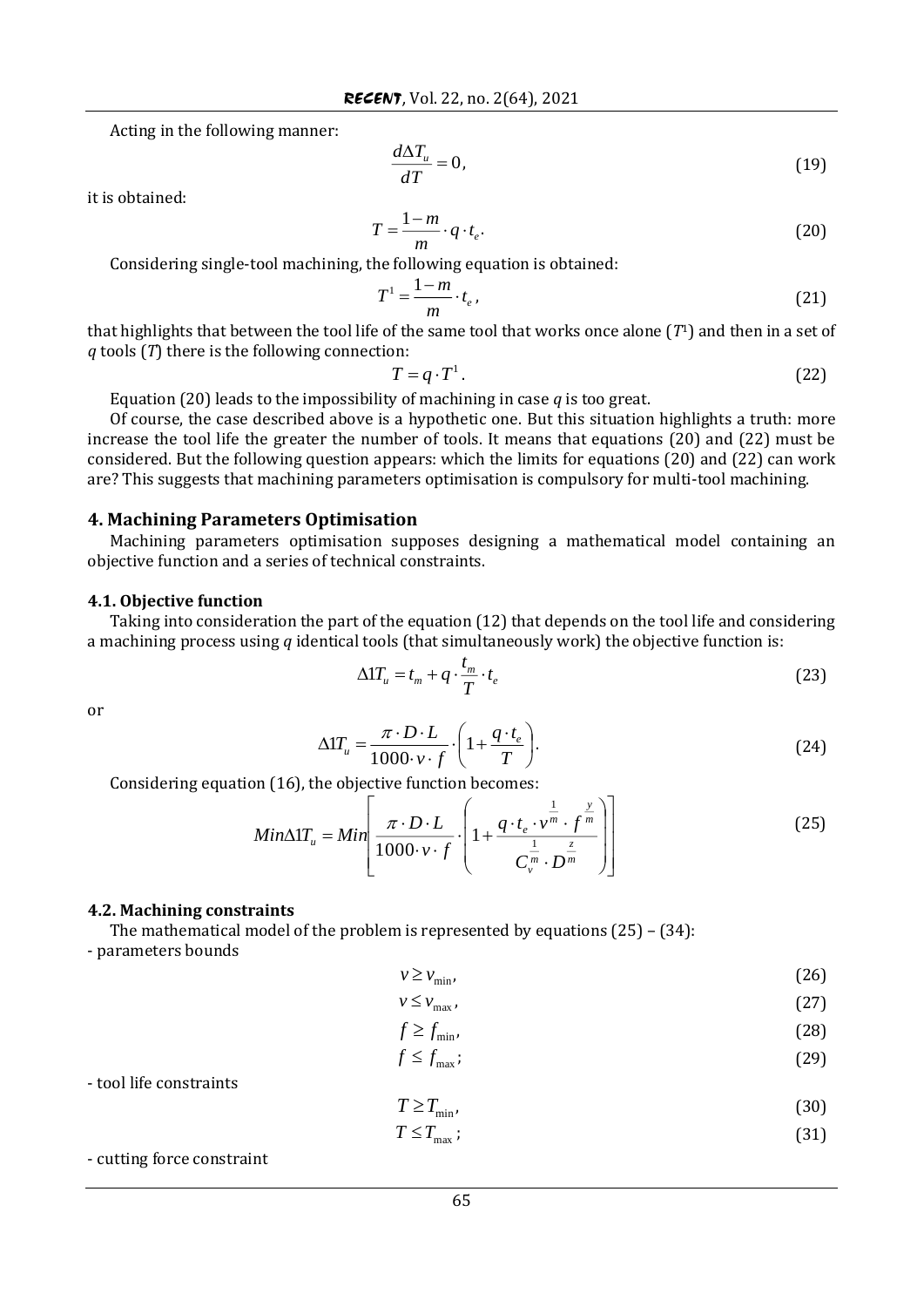$$
f^{y_F} \le \frac{F_m}{C_F \cdot D^{y_F}}; \tag{32}
$$

- power constraint

$$
v \cdot f^{y_M} \le \frac{6 \cdot P_m \cdot \pi \cdot D}{C_M \cdot D^{x_M}}; \tag{33}
$$

- non-negativity constraints

$$
v > 0, \ f > 0. \tag{34}
$$

# **5. Numerical Results**

For validating the aspects presented above, two case studies were developed.

Case study 1 presents the results regarding the impact of tools replacement in case of machining a piece simultaneously using three drills. The problem data are presented in Table 1.

| Table 1. Input data for case study 1 |           |             |             |  |
|--------------------------------------|-----------|-------------|-------------|--|
| $D$ (mm)                             | $T$ (min) | $t_e$ (min) | $C_t$ (EUR) |  |
|                                      |           | 1.5         | 0.2         |  |
|                                      |           | 1.5         | 0.22        |  |
|                                      | 11        | 1.5         | 0.46        |  |
| $k = 0.33$ EUR/min; $\tau = 480$ min |           |             |             |  |

Table 1. Input data for case study 1

The aspects approached in Section 3 are applied for the two tools replacement regimes, as follows.

I. Every tool is replaced after its tool life ends. Appling equations (5), (7), (10) it results that the time related to replacing the three tools is  $t_{rq}$  = 201.96 min, and the cost of this time is  $c_{rr} = C_{tot}^I$  =66.647 EUR/ $\tau$ , in accordance with Table 2.

| Variable          | Regime I                   | Regime II                         |
|-------------------|----------------------------|-----------------------------------|
| $n_q$             | 50.53, for $D = 8$ mm      | 38.4                              |
|                   | 45.71, for $D = 9$ mm      |                                   |
|                   | 38.40, for $D = 11$ mm     |                                   |
| $t_{rq}$          | 75.79 min, for $D = 8$ mm  | 172.8 min                         |
|                   | 68.57min, for $D = 9$ mm   |                                   |
|                   | 57.60 min, for $D = 11$ mm |                                   |
| $C_{r\tau}$       | 66.647 EUR/ $\tau$         | 57.024 EUR/ $\tau$                |
| $c\Delta T_i$     |                            | 0 EUR/change, for $D = 8$ mm      |
|                   |                            | 0.024 EUR/change, for $D = 9$ mm  |
|                   |                            | 0.125 EUR/change, for $D = 11$ mm |
| $Cr_{\tau}$       |                            | 7,72 EUR/ $\tau$                  |
| $\sim I/H$<br>tot | 66.647 EUR/ $\tau$         | 62.75 EUR/ $\tau$                 |

Table 2. Results for case study 1

II. Tools are all replaced at the same time, according to the minimum tool life. In accordance with equation (6), the time of replacing the three tools is  $t_{rq}$  = 172.8 min. The tools of diameter *D* = 6 mm and *D* = 8 mm present an unused tool life of 0.024, 0.125 EUR/a single change, respectively. The results are presented in Table 2. Considering equation (11),  $C_{\text{tot}}^{\textit{II}}$  = 62.75 EUR/τ.

Case study 2 approaches the impact of tools replacement upon machining parameters optimisation. The paper presents a comparison between two machining processes: simultaneously machining of five holes using five twist drills having *D* = 8 mm and *L* = 15 mm and machining a single hole using a twist drill having the same characteristics. It is considered a steel piece. The data are presented in Table 3.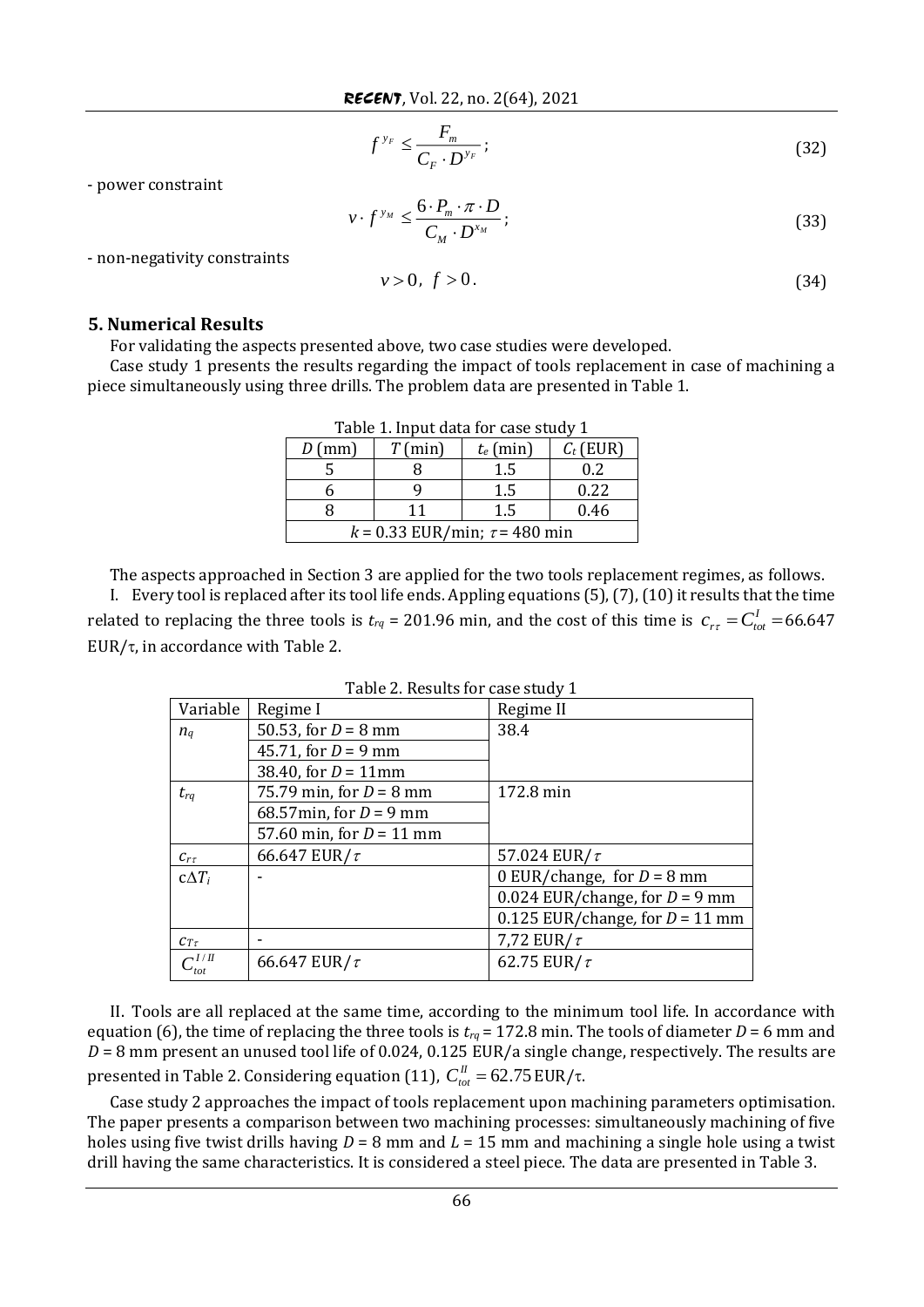| Table 3. Input data for case study 2 |                  |           |                    |
|--------------------------------------|------------------|-----------|--------------------|
| Parameter                            | Value            | Parameter | Value              |
| q                                    | 5                | $V_F$     | 0.7                |
| $C_{v}$                              | 6.0              | $C_M$     | 31                 |
| v                                    | 0.6              | $X_M$     | 2.0                |
| Z                                    | 0.4              | $V_M$     | 0.8                |
| m                                    | 0.2              | n         | 0.8                |
| $f_{\rm min}$                        | $0.08$ (mm/rev)  | $F_m$     | 1300 $(N)$         |
| $r_{\rm max}$                        | $0.028$ (mm/rev) | $P_m$     | $2.9$ (kW)         |
| $T_{\rm min}$                        | 5 (min)          | $t_e\,$   | 1 (min)            |
| $T_{\rm max}$                        | $25$ (min)       | D         | $8 \, \text{(mm)}$ |
| $C_F$                                | 61.2             | L         | $15$ (mm)          |
| $X_F$                                | $1.0\,$          |           |                    |

By solving the mathematical model (25)-(34), the results are presented in Table 4, for the two machining processes.

| rapic <i>n</i> negares for ease staay $\mu$ |                       |                       |  |
|---------------------------------------------|-----------------------|-----------------------|--|
| Variable                                    | $q = 5$ tools         | $q = 1$ tool          |  |
| D                                           | 8 mm                  | 8 mm                  |  |
|                                             | 15 mm                 | 15 mm                 |  |
|                                             | $15.54 \text{ m/min}$ | $21.44 \text{ m/min}$ |  |
|                                             | $0.28$ mm/rev         | $0.28$ mm/rev         |  |
|                                             | 22 min                | 6 min                 |  |
| $\Delta 1 T_u$                              | 0.103 min/piece       | $0.074$ min/piece     |  |

Table 4. Results for case study 2

# **6. Discussions**

The above aspects highlight that tool replacement influences the productivity as well as the production costs. From this reason the tools replacement strategy is very important. The first example shows that regime II of tools replacement (on tools groups) is more favourable, by 3.897 EUR/ $\tau$ , where  $\tau$  is 480 min. Considering a longer period of time, for example three shifts work  $\tau = 3 \times 480$  min, and one year, regime II became even more efficient. Regarding the tool life, the trend of increasing it must be limited in case of multi-tool machining. For example, in case of the second case study, the tool life of a tool that works in a set of three tools is *T* = 22 (min). In accordance with equation (22) it should be *T* = 30 min. But, due to the constraints of the mathematical model (25)-(34), the tool life increasing was limited and the machining parameters were reduced. Of course, the mathematical model (25)-(34) might be improved, by completion or modification. But, the used mathematical model contains the part regarding the purpose of the present paper. This paper is based on mathematical modelling of the industrial experience, certain recommendations from the literature [10-13], as well as on certain partial results obtained by the author. Regression analysis was used. As regards solving the mathematical models of machining parameters optimisation, literature supplies a series of models [3-10, 14-17].

# **6. Conclusions**

The following conclusions have resulted from this paper:

- Machining parameters must be very carefully determined in case of multi-tool machining in comparison with single-tool machining;
- The tool life in case of multi-tool machining must be longer then the tool life of the same single tool;
- As a consequence of the previous conclusion, in case of multi-tool processing the machining parameters should be lower (less severe) then in case of the same single tool;
- Special attention must be paid to the tools replacement regimes, in case of multi-tool machining;
- Machining operations must be conceived in such a manner as to use tools having as similar tool lives as possible;